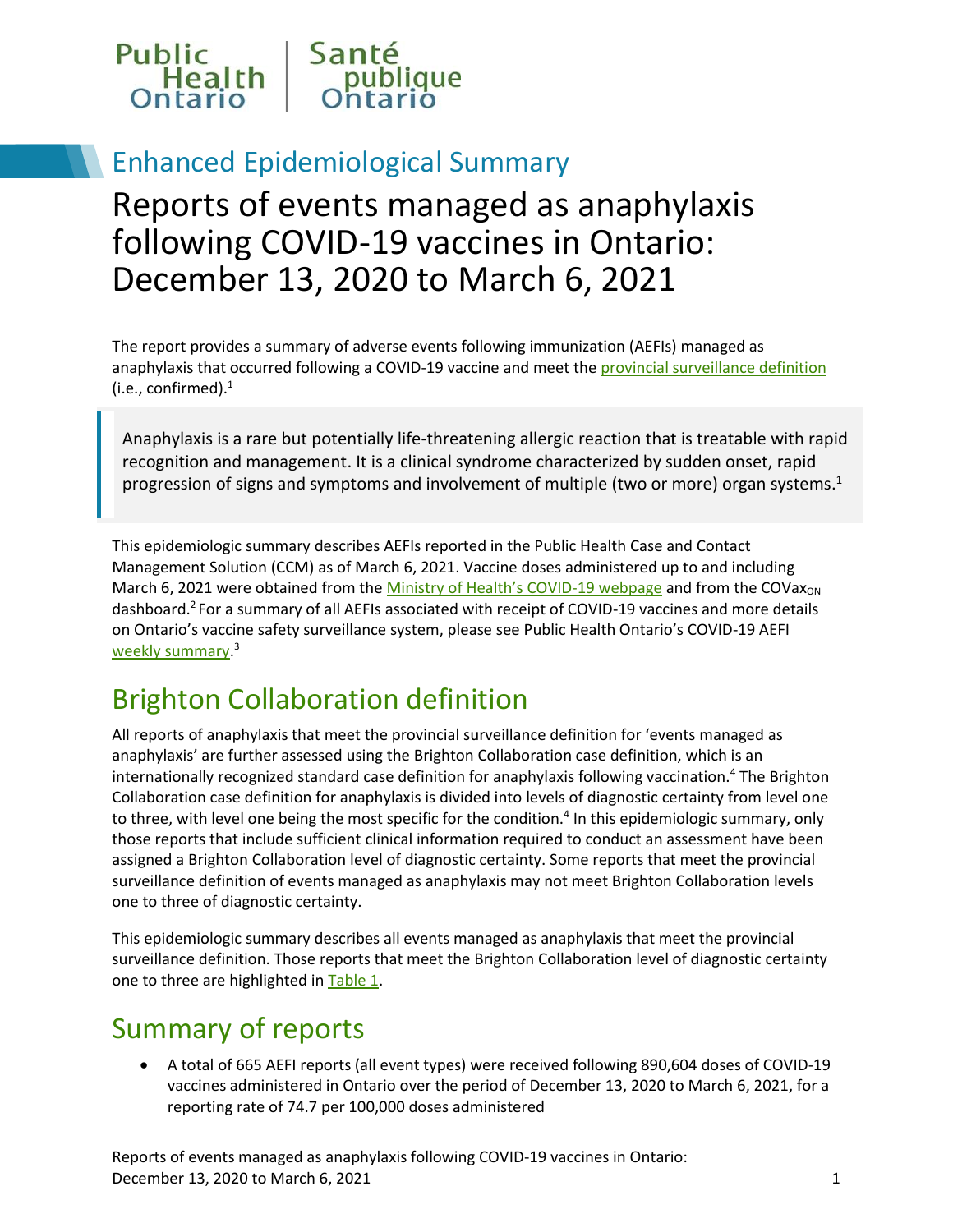- <span id="page-1-0"></span> Among the 665 confirmed AEFI reports, there were 33 confirmed reports of events managed as anaphylaxis (5.0% of all AEFI reports)
	- Anaphylaxis has been associated with 0.004% of all COVID-19 vaccine doses administered in Ontario, representing a reporting rate of 37.1 per million doses of vaccine administered
- For the 33 confirmed reports of events managed as anaphylaxis:
	- 28 were reported after receipt of the Pfizer-BioNTech COVID-19 vaccine (84.8%)
	- Five were reported after receipt of the Moderna COVID-19 vaccine (15.2%)
	- One report was confirmed but still under investigation and could not be assessed using Brighton Collaboration criteria. The remaining 32 reports were assessed using the Brighton Collaboration standard case definition of anaphylaxis. Of the 32 reports:
		- Ten met Brighton definition at level 1 of diagnostic certainty (31.3%)
		- Five met Brighton definition at level 2 of diagnostic certainty (15.6%)
		- 17 reports had sufficient clinical information but did not meet Brighton Collaboration level of diagnostic certainty one, two or three (53.1%)

#### **Table 1. Summary of reports of events managed as anaphylaxis received in Ontario, December 13, 2020 to March 6, 2021**

|                                                                                                                      | <b>Pfizer-BioNTech</b> | <b>Moderna</b> | <b>All products</b><br>combined |
|----------------------------------------------------------------------------------------------------------------------|------------------------|----------------|---------------------------------|
| Doses administered                                                                                                   | 737,728                | 152,876        | 890,604                         |
| Reports of events managed as anaphylaxis<br>that meet Brighton Collaboration case<br>definition levels 1, 2 or 3     |                        |                |                                 |
| Number of reports                                                                                                    | 14                     | $\mathbf{1}$   | 15                              |
| Anaphylaxis reporting rate per 100,000<br>doses administered                                                         | 1.9                    | 0.7            | 1.7                             |
| Anaphylaxis reporting rate per million doses<br>administered                                                         | 19.0<br>6.5            |                | 16.8                            |
| All reports of events managed as<br>anaphylaxis regardless of Brighton<br><b>Collaboration case definition level</b> |                        |                |                                 |
| Number of reports                                                                                                    | 28                     | 5              | 33                              |

Reports of events managed as anaphylaxis following COVID-19 vaccines in Ontario: December 13, 2020 to March 6, 2021 2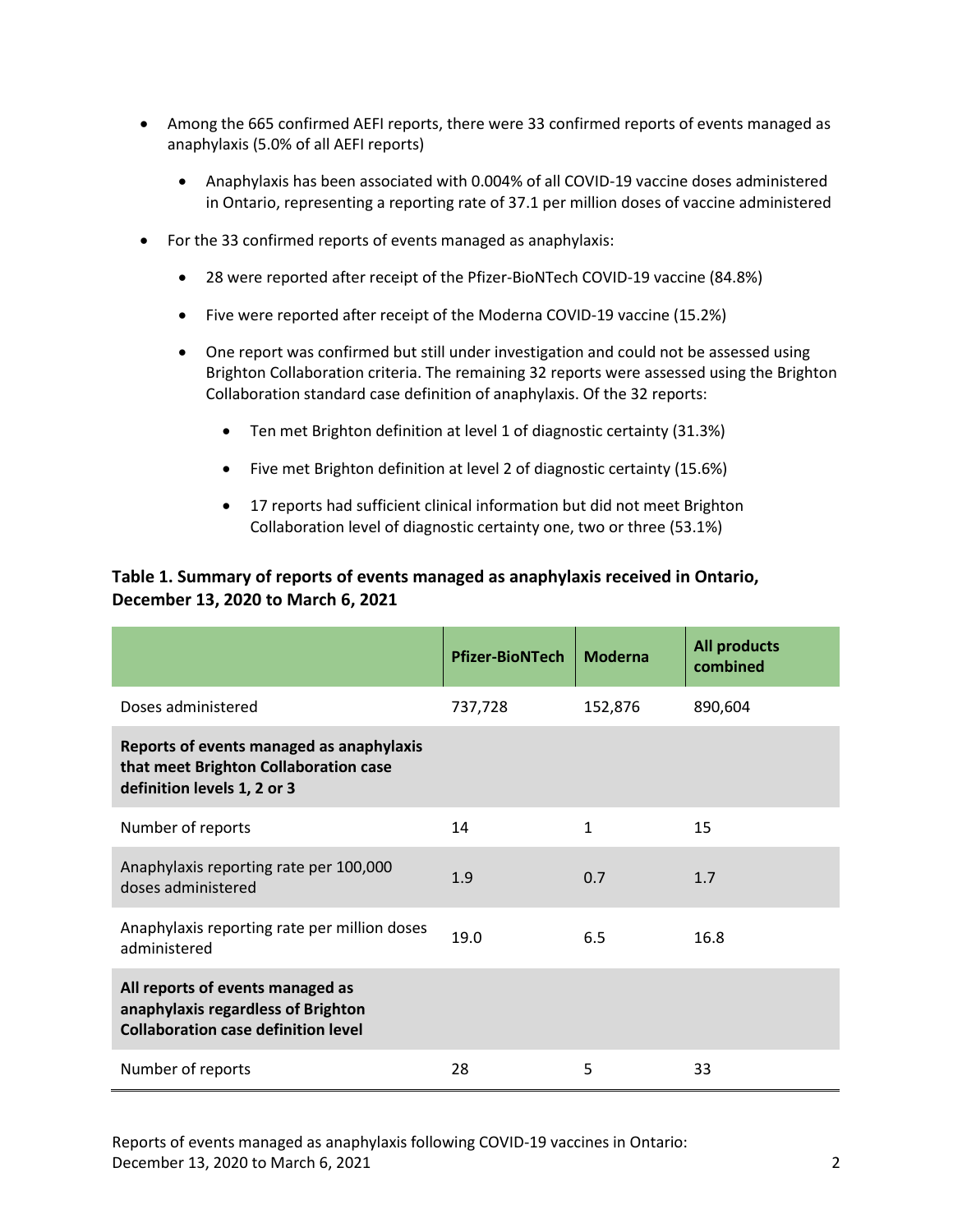|                                                              | <b>Pfizer-BioNTech</b> | <b>Moderna</b> | <b>All products</b><br>combined |
|--------------------------------------------------------------|------------------------|----------------|---------------------------------|
| Anaphylaxis reporting rate per 100,000<br>doses administered | 3.8                    | 3.3            | 3.7                             |
| Anaphylaxis reporting rate per million doses<br>administered | 38.0                   | 32.7           | 37.1                            |

**Note**: The Brighton Collaboration case definition for anaphylaxis is divided into levels of diagnostic certainty from level one to three, with level one being the most specific for the condition.<sup>4</sup>

**Data Source**: CCM, MOH webpage, COVaxON dashboard (se[e technical notes](#page-7-0) for details on data sources)

## Report Characteristics

Among the 33 confirmed reports of anaphylaxis (se[e Table 2](#page-4-0) for details on each report of anaphylaxis):

- **Gender**: 29 females (87.9%) and three males (9.1%); one had unknown gender (3.0%)
- **Age**: Age at vaccine administration ranged from 25 years to 100 years (median 49 years)
	- 28 individuals in the 18-64 year age group (84.8%)
	- Five individuals in the 65+ year age group (15.2%)
- **Healthcare utilization**: Four required in-patient hospitalization as well as a visit to the emergency department (ED) (12.1%), 23 involved a visit to the ED without in-patient hospitalization (69.7%), and six did not report either ED visit or hospitalization (18.2%)
- **Treatment**: 29 received epinephrine (87.9%)
- **Onset after receipt of vaccine**: 32 reports had known time between vaccine administration and onset of symptoms. Of the 32 reports, time between vaccine administration and onset of symptoms ranged from 2 minutes to 180 minutes, with 21 occurring in 15 minutes or less (65.6%)
- **Outcome**: 32 individuals were fully recovered (97.0%) and one individual (3.0%) was still hospitalized at the time of reporting
- **Past history of allergies**: 23 (69.7%) reported either a history of allergies and/or a history of previous anaphylaxis (e.g., food, drugs, other vaccines, other common allergens, etc.); of the 23 reports, nine individuals reported a history of previous anaphylaxis occurrence.

## Anaphylaxis reporting rates for comparison

• The [Canadian immunization guide](https://www.canada.ca/en/public-health/services/publications/healthy-living/canadian-immunization-guide-part-2-vaccine-safety/page-4-early-vaccine-reactions-including-anaphylaxis.html#a7) reports that anaphylaxis has been causally associated with vaccines with an estimated frequency of 1.3 episodes per million doses of vaccine administered.5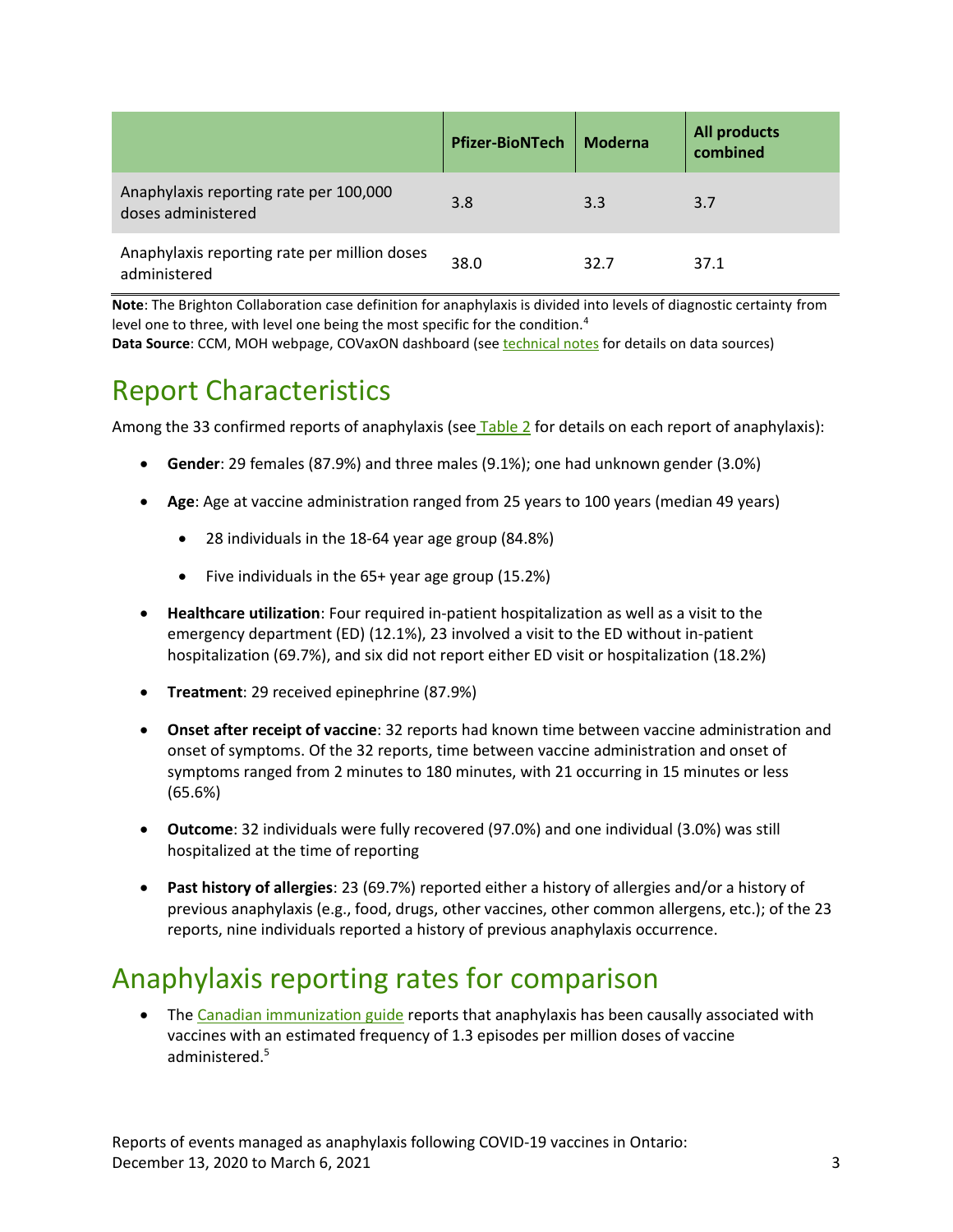• In 2018, there were ten reports of anaphylaxis reported as AEFIs in Ontario for all vaccines. Of those, five were after receipt of influenza vaccine at a rate of 1.2 per million doses distributed.<sup>6</sup> Vaccine safety surveillance data in Ontario between 2012 and 2019 are available from Public Health Ontario's <u>[Vaccine Safety Surveillance Tool.](https://www.publichealthontario.ca/en/data-and-analysis/infectious-disease/vaccine-safety)</u><sup>7</sup>

#### Anaphylaxis reporting rates specific to COVID-19 vaccines

- As of February 26, 2021, 46 reports of anaphylaxis following COVID-19 vaccines were reported to the Canadian Adverse Event Following Immunization Surveillance System (CAEFISS) in relation to 1,778,405 doses administered, for a reporting rate of 25.9 per million doses administered.<sup>8</sup> Only reports with Brighton levels 1, 2 and 3 are included in the CAEFISS reporting dashboard.
- As of January 18, 2021, estimated anaphylaxis reporting rates following COVID-19 vaccines in the United States based on the Vaccine Adverse Event Reporting System (VAERS) data are 4.7 cases per million doses administered for the Pfizer-BioNTech vaccine and 2.5 per million doses administered for the Moderna vaccine.<sup>9</sup> Only reports with Brighton levels 1, 2 and 3 are included. All 66 cases were treated in health care settings: 52% in the emergency department and 48% were hospitalized (including 18 intensive care).
- As of February 28, 2021, an estimated 21 million doses of COVID-19 vaccines had been administered in the United Kingdom (UK) with 214 and 194 reports of anaphylaxis or "anaphylactoid" reactions associated with the Pfizer-BioNTech and AstraZeneca vaccines, respectively.<sup>10</sup> This represents a reporting rate of 19 per million doses administered.
- Differences in surveillance systems, case definitions, reporting practices, and clinical severity of anaphylaxis cases are all possible explanations for variability in the reporting rates for anaphylaxis between Ontario and CAEFISS, and international comparisons with the United States and the UK.

## <span id="page-3-0"></span>**Conclusions**

- As of March 6, 2021, there were 33 reports of events managed as anaphylaxis in Ontario that were temporally associated with receipt of COVID-19 vaccine. Of those, 15 reports met the Brighton Collaboration case definition levels 1, 2 or 3, representing a reporting rate of 16.8 reports per million doses administered.
- Ontario's anaphylaxis reporting rate is within the range observed in other jurisdictions and remains a rare event, having been associated with fewer than 0.004% of all doses administered in Ontario.
- Anaphylaxis is a recognized but rare adverse event that is treatable with rapid and appropriate management. Advance preparation for emergency management of anaphylaxis is essential. COVID-19 vaccines should be administered in a healthcare setting capable of managing anaphylaxis and vaccine recipients should be observed for a minimum of 15 minutes for possible AEFIs. Some groups of individuals with a history of significant allergic reaction and/or anaphylaxis should be observed for an extended period post-vaccination for up to 30 minutes.<sup>11</sup> The Canadian Immunization Guide outlines the process for assessment and initial management of anaphylaxis in vaccine recipients.<sup>5</sup>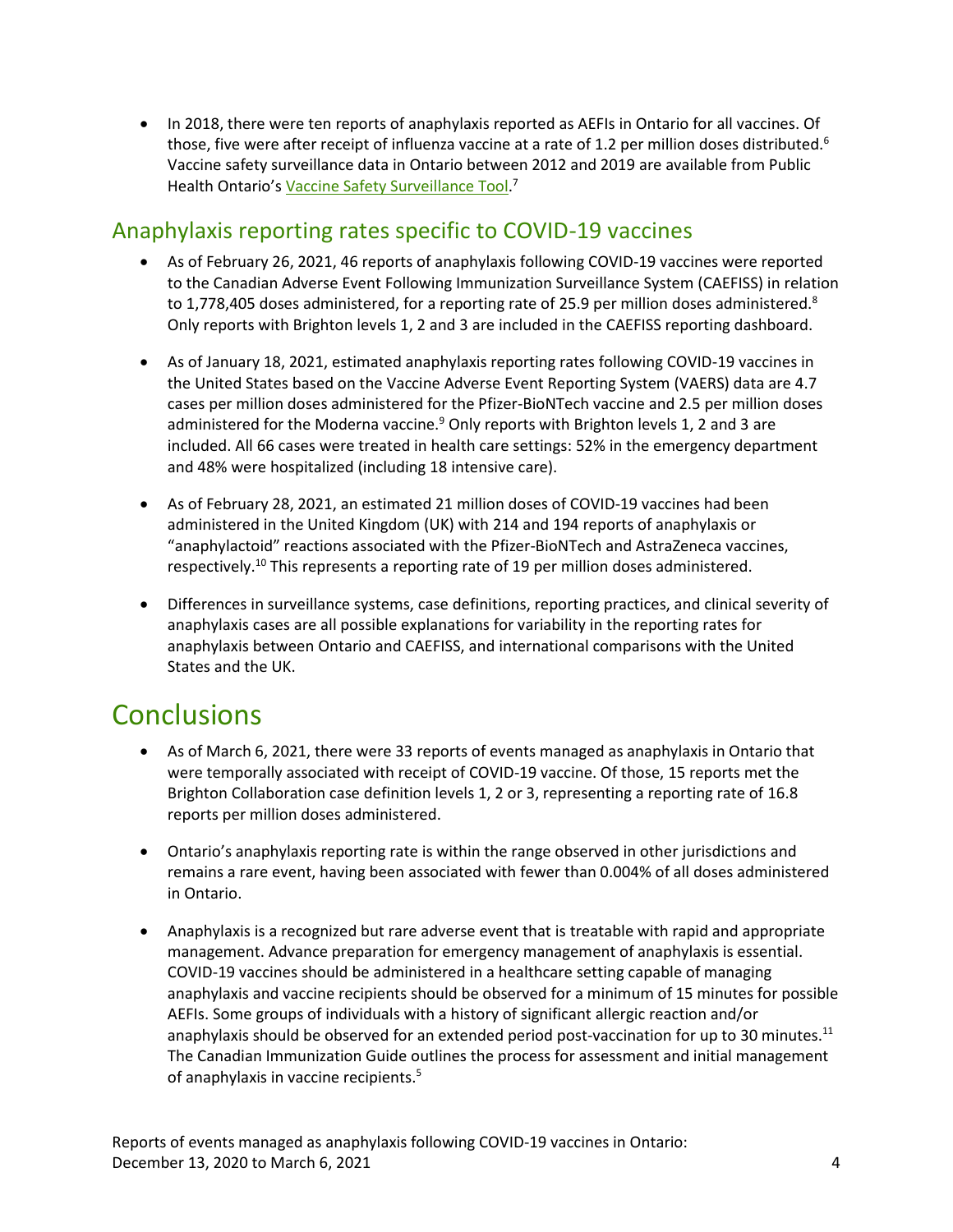**Table 2. Characteristics of reports of events managed as anaphylaxis following COVID-19 vaccine in Ontario, December 13, 2020 to March 6, 2021**

<span id="page-4-0"></span>

| <b>Vaccine</b> | Lot<br>number | Age<br>group<br>(y) | <b>Healthcare</b><br><b>Utilization</b> | <b>Epinephrine</b><br>received | <b>Brighton</b><br>level | <b>Onset after</b><br>receipt<br>(minutes) | <b>History of</b><br>allergies        | <b>History of anaphylaxis</b> |
|----------------|---------------|---------------------|-----------------------------------------|--------------------------------|--------------------------|--------------------------------------------|---------------------------------------|-------------------------------|
| Mod.           | 300042460     | 18-64               | Hosp, ED                                | Y                              | $\mathbf{1}$             | 11                                         |                                       | Non-COVID-19 vaccine          |
| PB             | EK4241        | 18-64               | <b>ED</b>                               | Υ                              | $\mathbf{1}$             | 10                                         | Food, drugs                           | Non-COVID-19 vaccine          |
| PB             | EL0203        | 18-64               | <b>ED</b>                               | Υ                              | $\mathbf{1}$             | 18                                         | No history                            |                               |
| PB             | EL1404        | 18-64               | <b>ED</b>                               | Υ                              | $\mathbf{1}$             | 10                                         | No history                            |                               |
| PB             | EL1404        | 18-64               |                                         | ${\sf N}$                      | $\mathbf{1}$             | 6                                          |                                       | Household product,<br>food    |
| PB             | EL1406        | 18-64               | Hosp, ED                                | Y                              | $\mathbf{1}$             | 5                                          |                                       | <b>Drugs</b>                  |
| PB             | Unknown       | 18-64               | <b>ED</b>                               | Υ                              | $\mathbf{1}$             | 10                                         |                                       | COVID-19 vaccine<br>dose 1    |
| PB             | EP6017        | 18-64               | <b>ED</b>                               | Y                              | $\mathbf 1$              | 15                                         | Food, drugs, non-<br>COVID-19 vaccine |                               |
| PB             | EN1194        | $65+$               | <b>ED</b>                               | Y                              | $\mathbf{1}$             | 60                                         |                                       | <b>Drugs</b>                  |
| PB             | EP6775        | 18-64               | <b>ED</b>                               | Υ                              | $\mathbf{1}$             | 5                                          | No history                            |                               |
| PB             | EK4245        | $65+$               | <b>ED</b>                               | Υ                              | $\overline{2}$           | 25                                         | Food, drugs                           |                               |
| PB             | EL0203        | 18-64               | <b>ED</b>                               | Υ                              | $\overline{2}$           | 10                                         | Food, drugs                           |                               |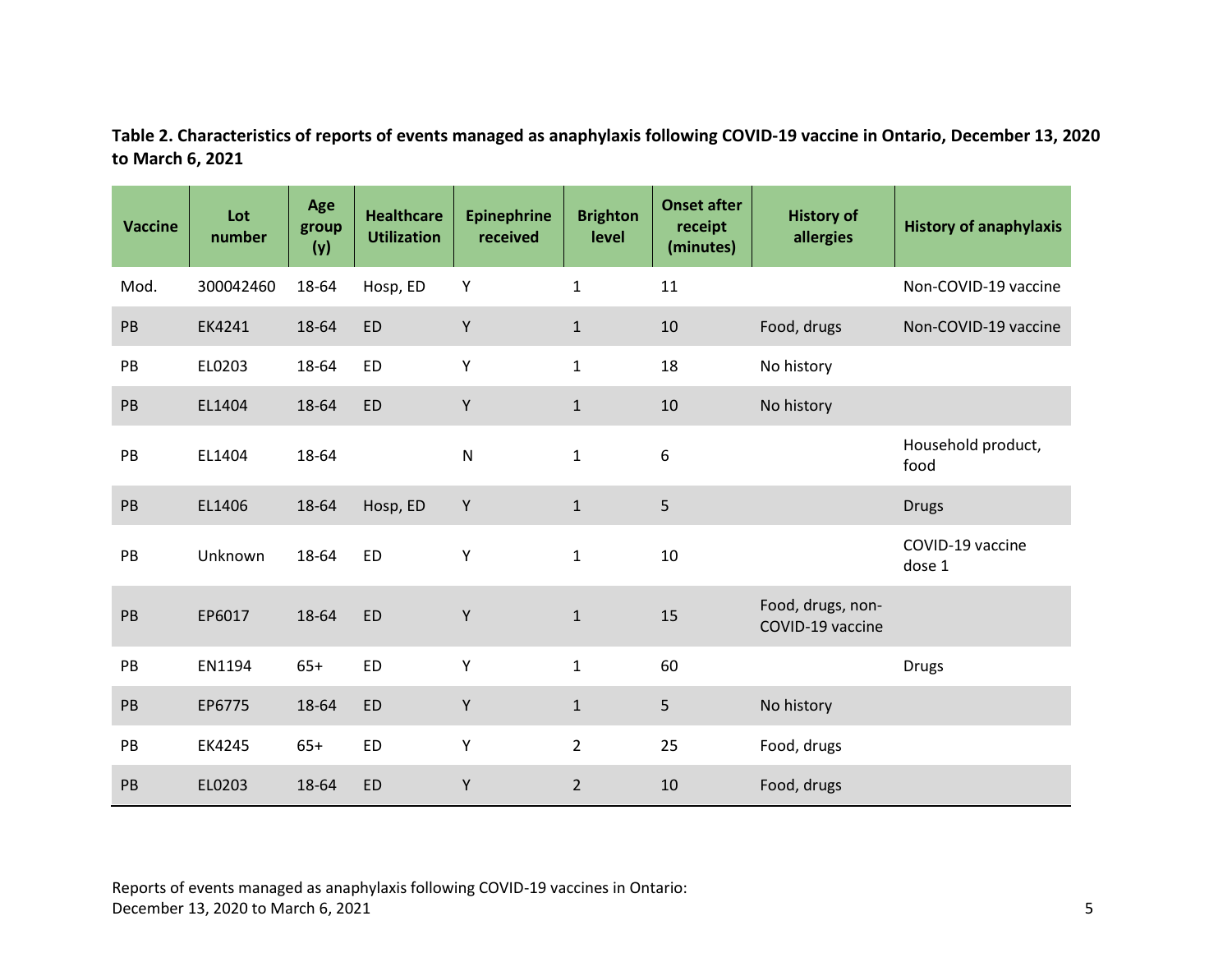| <b>Vaccine</b> | Lot<br>number | Age<br>group<br>(y) | <b>Healthcare</b><br><b>Utilization</b> | <b>Epinephrine</b><br>received | <b>Brighton</b><br>level | <b>Onset after</b><br>receipt<br>(minutes) | <b>History of</b><br>allergies | <b>History of anaphylaxis</b> |
|----------------|---------------|---------------------|-----------------------------------------|--------------------------------|--------------------------|--------------------------------------------|--------------------------------|-------------------------------|
| PB             | EL0203        | 18-64               | <b>ED</b>                               | Y                              | $\overline{2}$           | 12                                         | No history                     |                               |
| PB             | EK4245        | $65+$               |                                         | Y                              | $\overline{2}$           | 11                                         | No history                     |                               |
| PB             | EL0203        | $65+$               | ED                                      | Υ                              | $\overline{2}$           | 180                                        | Unknown                        |                               |
| PB             | EK4241        | 18-64               | <b>ED</b>                               | Y                              | D/M                      | 15                                         | <b>Drugs</b>                   |                               |
| PB             | EK4241        | 18-64               | <b>ED</b>                               | Υ                              | D/M                      | 35                                         | Food, drugs                    |                               |
| PB             | EK4241        | 18-64               |                                         | Y                              | D/M                      | 5                                          | <b>Drugs</b>                   | Food                          |
| $\mathsf{PB}$  | EK4241        | 18-64               | <b>ED</b>                               | Υ                              | D/M                      | 30                                         | Yes (details<br>unknown)       |                               |
| PB             | EK4241        | 18-64               | <b>ED</b>                               | ${\sf N}$                      | D/M                      | 8                                          | No history                     |                               |
| Mod.           | 300042460     | 18-64               | <b>ED</b>                               | Υ                              | D/M                      | 5                                          | Food, drugs, latex             |                               |
| $\mathsf{PB}$  | Unknown       | 18-64               |                                         | Υ                              | D/M                      | $\overline{2}$                             | Food,<br>environmental         |                               |
| PB             | Unknown       | 18-64               | <b>ED</b>                               | Y                              | D/M                      | $10\,$                                     |                                | Non-COVID-19 vaccine          |
| Mod.           | 300042460     | $65+$               | Hosp, ED                                | Y                              | D/M                      | 5                                          |                                | Food                          |
| Mod.           | 300042698     | 18-64               |                                         | ${\sf N}$                      | D/M                      | 36                                         | <b>Drugs</b>                   |                               |
| PB             | EJ1686        | 18-64               | <b>ED</b>                               | $\mathsf Y$                    | D/M                      | 60                                         | Food,<br>environmental         |                               |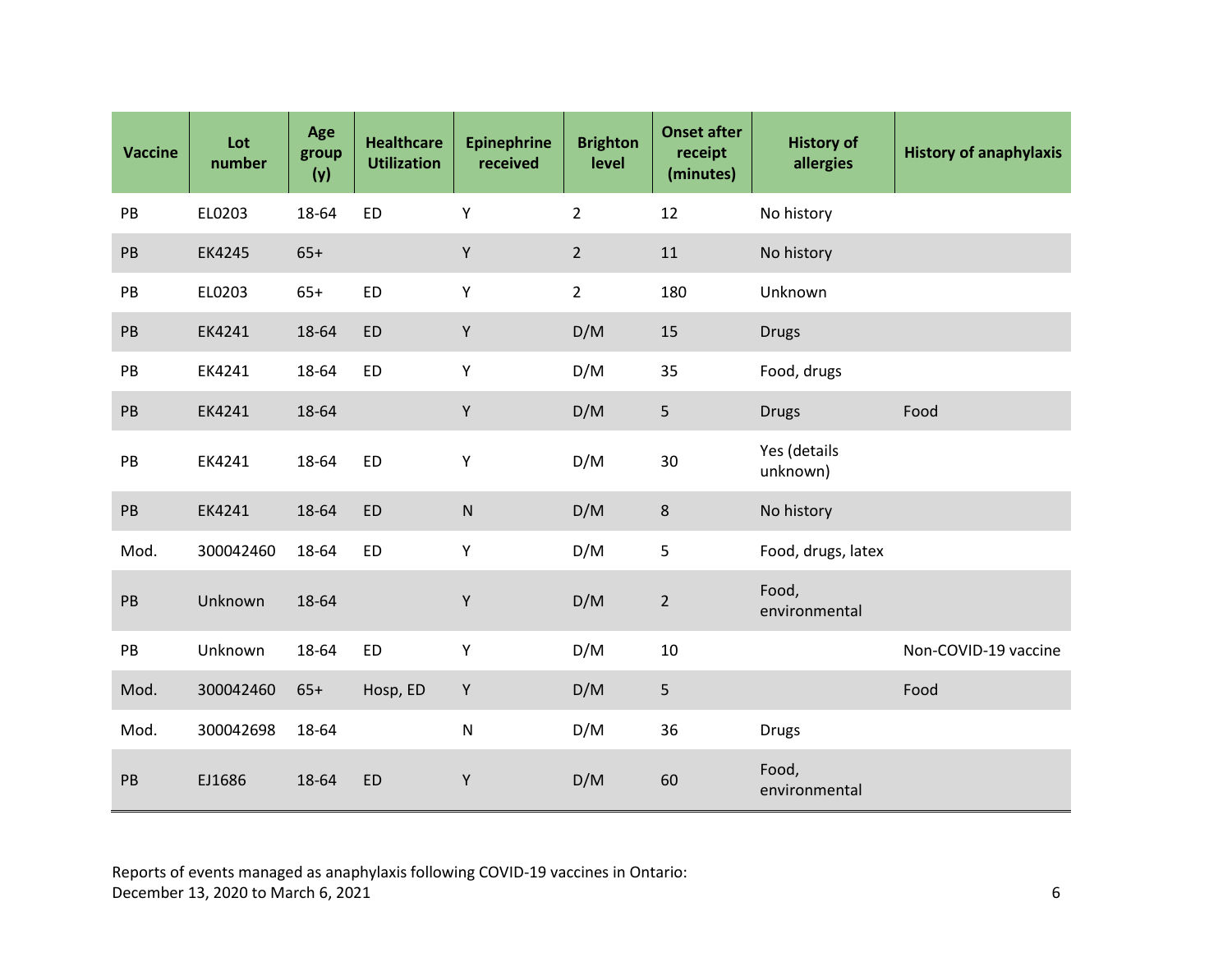| <b>Vaccine</b> | Lot<br>number | Age<br>group<br>(y) | <b>Healthcare</b><br><b>Utilization</b> | <b>Epinephrine</b><br>received | <b>Brighton</b><br>level | <b>Onset after</b><br>receipt<br>(minutes) | <b>History of</b><br>allergies | <b>History of anaphylaxis</b> |
|----------------|---------------|---------------------|-----------------------------------------|--------------------------------|--------------------------|--------------------------------------------|--------------------------------|-------------------------------|
| PB             | EK4241        | 18-64               | ED                                      | Υ                              | D/M                      | 5                                          | <b>Drugs</b>                   |                               |
| PB             | Unknown       | 18-64               | <b>ED</b>                               | Υ                              | D/M                      | 175                                        | Environmental                  |                               |
| PB             | EP6017        | 18-64               |                                         | $\mathsf{N}$                   | D/M                      | 50                                         | <b>Unknown</b>                 |                               |
| PB             | EP6017        | 18-64               | <b>ED</b>                               | Y                              | D/M                      | 30                                         | Environmental                  |                               |
| PB             | EL1406        | 18-64               | <b>ED</b>                               | Υ                              | D/M                      | 3                                          | Food, drugs                    |                               |
| PB             | EP6775        | 18-64               | <b>ED</b>                               | Y                              | D/M                      | 15                                         | No history                     |                               |
| Mod.           | 300042722     | 18-64               | Hosp, ED                                | Υ                              | $NA*$                    | unknown                                    | Unknown                        |                               |

**Notes**: Mod.=Moderna; PB=Pfizer-BioNTech; Hosp=in-patient hospitalization; ED=seen in emergency room; D/M=did not meet Brighton Collaboration case definition levels of diagnostic certainty one, two or three; NA\*= reports are still under investigation and have not yet been assigned a level of diagnostic certainty.

**Data Source**: CCM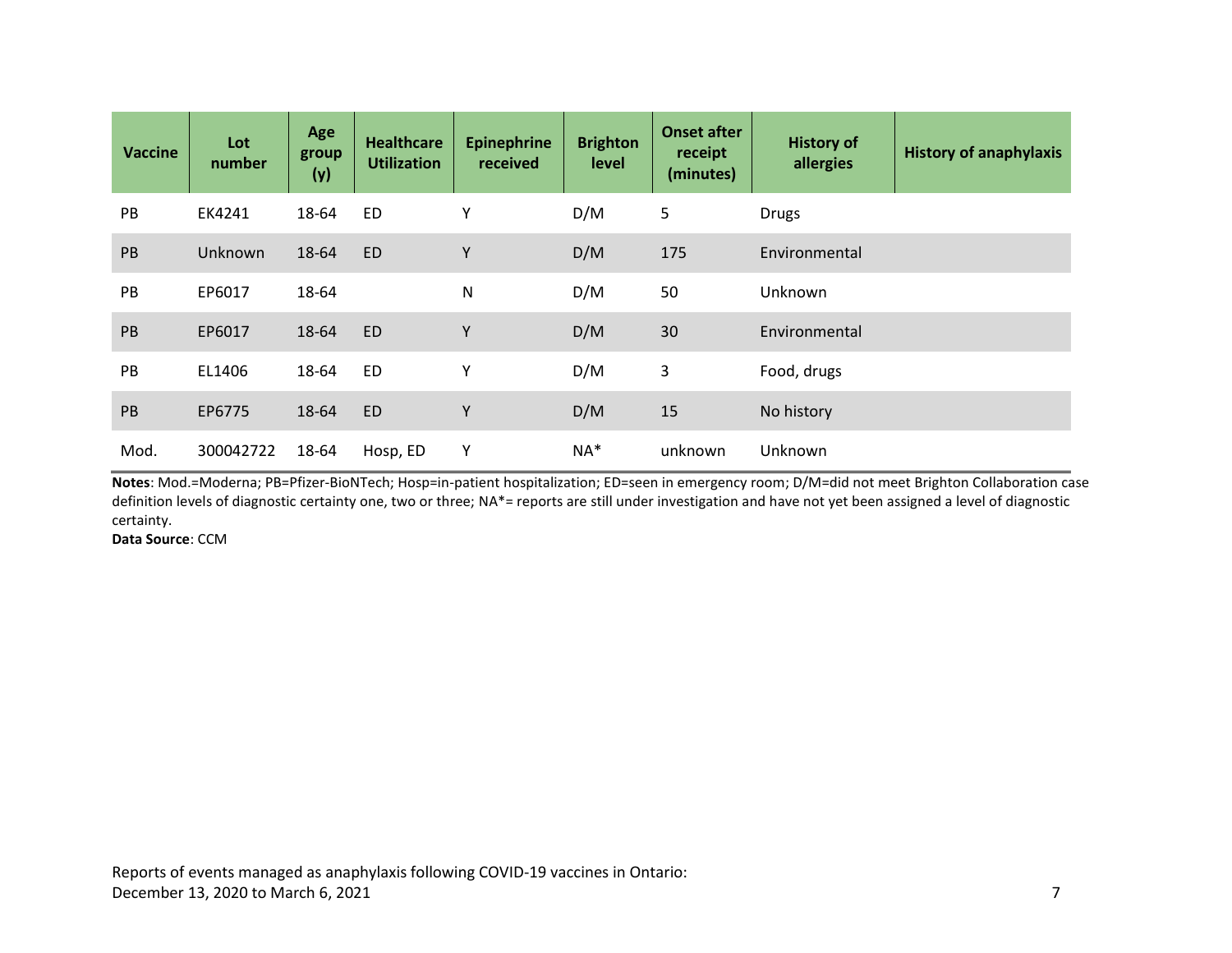### Technical Notes

#### <span id="page-7-0"></span>Data Sources

- The data for this report were based on:
	- Information from the Public Health Case and Contact Management Solution (CCM) extracted on **March 8, 2021 at 9:00 a.m.**
	- Doses administered data were sourced from the Ministry of Health's COVID-19 [webpage](https://covid-19.ontario.ca/covid-19-vaccines-ontario?gclid=EAIaIQobChMIvM7r4IWU7gIVQuG1Ch2STQVUEAAYASAAEgI3Y_D_BwE#covid-19-immunization-program) on **March 7, 2021** and from the Vaccine Management Dashboard from COVax<sub>ON</sub> on March **6 at 8:00 p.m**. 2

#### Data Caveats

- Data presented in this report only represent AEFIs reported to public health units and recorded in CCM. As a result, all counts will be subject to varying degrees of reporting bias. Including underreporting, particularly for mild or common reportable events, as well as stimulated (elevated) reporting, which can occur in response to media coverage and increased public awareness.
- CCM is a dynamic reporting system which allow ongoing updates to data previous entered. As a result, data extracted from CCM represent a snapshot at the time of data extraction and may differ from previous or subsequent reports.
- Doses administered data are subject to reporting lags as there may be delays in entering data into the information system.

#### Methods

- For provincial surveillance reporting, an adverse event must occur after receiving the vaccine and meet the MOH *AEFI case definition*.<sup>1</sup> Data presented in this report only includes AEFI reports with a confirmed case classification and an association with a COVID-19 vaccine in CCM at the time of data extraction.
- AEFI reports from CCM where the Disposition was reported as ENTERED IN ERROR, DOES NOT MEET DEFINITION, or CLOSED – DUPLICATE – DO NOT USE, or any variation on these values have been excluded.
- AEFI reports with a missing date of vaccine administration have been excluded.
- Each AEFI report refers to an individual who reported an AEFI after receiving a dose of COVID-19 vaccine. An AEFI report may contain multiple adverse events. Therefore, the total number of adverse events can exceed the number of individual AEFI reports reported in a given time frame.
- AEFI reporting rates are calculated using the number of COVID-19 vaccine-specific AEFIs reported in a given time period in Ontario divided by doses of COVID-19 vaccines administered in the same time period in Ontario.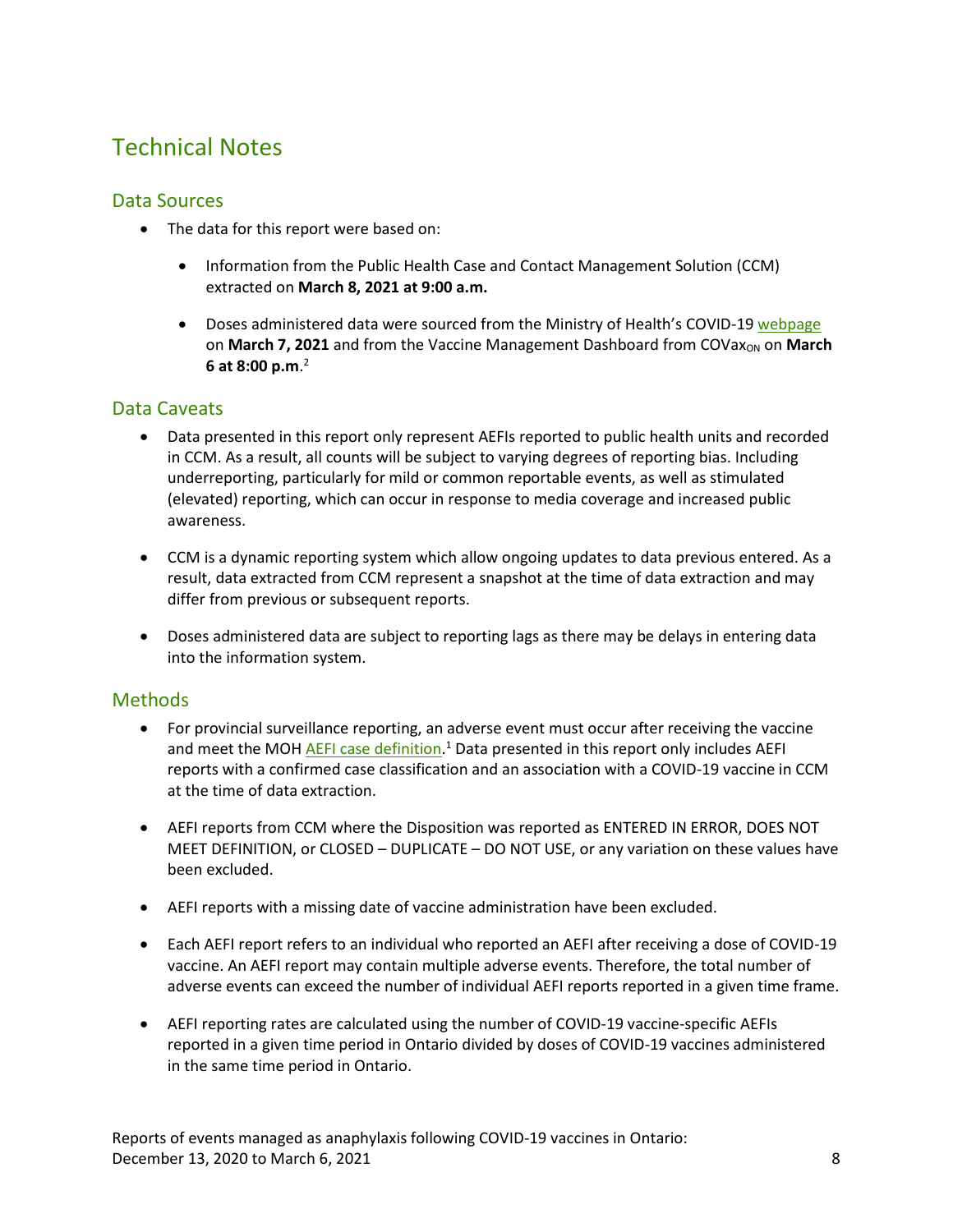All reports of events managed as anaphylaxis are further assessed using the internationally recognized case definition for anaphylaxis following vaccination from the Brighton Collaboration.<sup>4</sup> An independent review of these cases is completed and a preliminary score is assigned based on this case definition. This score is not a measure of severity but rather reflects the level of diagnostic certainty, with level 1 being the most highly specific for the condition.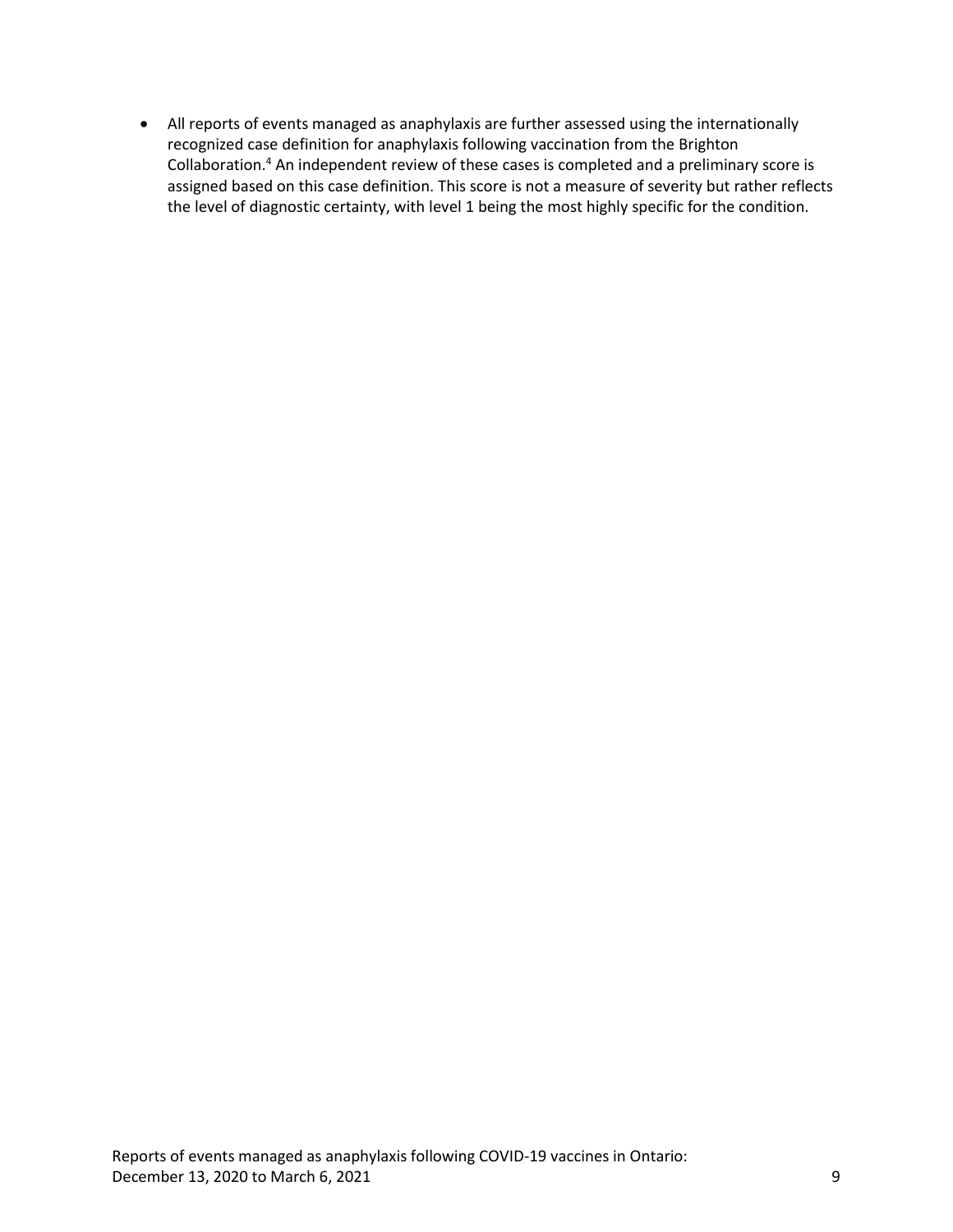#### References

1. Ontario. Ministry of Health. Infectious diseases protocol: appendix B: provincial case definitions for diseases of public health significance: disease: adverse events following immunization (AEFIs) [Internet]. Toronto, ON: Queen's Printer for Ontario; 2020 [cited 2021 Jan 16]. Available from: [http://www.health.gov.on.ca/en/pro/programs/publichealth/oph\\_standards/docs/aefi\\_cd.pdf](http://www.health.gov.on.ca/en/pro/programs/publichealth/oph_standards/docs/aefi_cd.pdf)

2. Government of Ontario. COVID-19 vaccines for Ontario [Internet]. Toronto, ON: Queen's Printer for Ontario; 2021 [cited 2021 Jan 16]. Available from[: https://covid-19.ontario.ca/covid-19-vaccines](https://covid-19.ontario.ca/covid-19-vaccines-ontario?gclid=EAIaIQobChMIvM7r4IWU7gIVQuG1Ch2STQVUEAAYASAAEgI3Y_D_BwE#covid-19-immunization-program)[ontario?gclid=EAIaIQobChMIvM7r4IWU7gIVQuG1Ch2STQVUEAAYASAAEgI3Y\\_D\\_BwE#covid-19](https://covid-19.ontario.ca/covid-19-vaccines-ontario?gclid=EAIaIQobChMIvM7r4IWU7gIVQuG1Ch2STQVUEAAYASAAEgI3Y_D_BwE#covid-19-immunization-program) [immunization-program](https://covid-19.ontario.ca/covid-19-vaccines-ontario?gclid=EAIaIQobChMIvM7r4IWU7gIVQuG1Ch2STQVUEAAYASAAEgI3Y_D_BwE#covid-19-immunization-program)

3. Ontario Agency for Health Protection and Promotion (Public Health Ontario). Weekly summary: adverse events following immunization (AEFIs) for COVID-19 in Ontario [Internet]. Toronto, ON: Queen's Printer for Ontario; 2021 [cited 2021 Feb 11]. Available from: <https://www.publichealthontario.ca/-/media/documents/ncov/epi/covid-19-aefi-report.pdf?la=en>

4. Rüggeberg JU, Gold MS, Bayas J-M, Blum MD, Bonhoeffer J, Friedlander S, et al. Anaphylaxis: case definition and guidelines for data collection, analysis, and presentation of immunization safety data. Vaccine. 2007;25(31):5675-84. Available from[: https://doi.org/10.1016/j.vaccine.2007.02.064](https://doi.org/10.1016/j.vaccine.2007.02.064)

5. National Advisory Committee on Immunization; Public Health Agency of Canada. Part 2 - Vaccine safety: anaphylaxis and other acute reactions following vaccination. In: Canadian immunization guide [Internet]. Evergreen ed. Ottawa, ON: Government of Canada; 2016 [modified 2020 Dec 2; cited 2021 Feb 11]. Available from: [https://www.canada.ca/en/public](https://www.canada.ca/en/public-health/services/publications/healthy-living/canadian-immunization-guide-part-2-vaccine-safety/page-4-early-vaccine-reactions-including-anaphylaxis.html)[health/services/publications/healthy-living/canadian-immunization-guide-part-2-vaccine](https://www.canada.ca/en/public-health/services/publications/healthy-living/canadian-immunization-guide-part-2-vaccine-safety/page-4-early-vaccine-reactions-including-anaphylaxis.html)[safety/page-4-early-vaccine-reactions-including-anaphylaxis.html](https://www.canada.ca/en/public-health/services/publications/healthy-living/canadian-immunization-guide-part-2-vaccine-safety/page-4-early-vaccine-reactions-including-anaphylaxis.html) 

6. Ontario Agency for Health Protection and Promotion (Public Health Ontario). Annual report on vaccine safety in Ontario, 2018. Toronto, ON: Queen's Printer for Ontario; 2019. Available from: [https://www.publichealthontario.ca/-/media/documents/a/2019/annual-vaccine-safety-report-](https://www.publichealthontario.ca/-/media/documents/a/2019/annual-vaccine-safety-report-2018.pdf?la=en)[2018.pdf?la=en](https://www.publichealthontario.ca/-/media/documents/a/2019/annual-vaccine-safety-report-2018.pdf?la=en)

7. Ontario Agency for Health Protection and Promotion (Public Health Ontario). Vaccine safety surveillance tool [Internet]. Toronto, ON: Queen's Printer for Ontario; 2021 [cited 2021 Feb 11]. Available from: [https://www.publichealthontario.ca/en/data-and-analysis/infectious](https://www.publichealthontario.ca/en/data-and-analysis/infectious-disease/vaccine-safety#/trends)[disease/vaccine-safety#/trends](https://www.publichealthontario.ca/en/data-and-analysis/infectious-disease/vaccine-safety#/trends)

8. Government of Canada. COVID-19 vaccine safety in Canada [Internet]. Ottawa, ON: Government of Canada; 2021 [modified 2021 Jan 22; cited 2021 Feb 19]. Available from[: https://health](https://health-infobase.canada.ca/covid-19/vaccine-safety/)[infobase.canada.ca/covid-19/vaccine-safety/](https://health-infobase.canada.ca/covid-19/vaccine-safety/)

9. Shimabukuro TT, Cole M, Su JR. Reports of anaphylaxis after receipt of mRNA COVID-19 vaccines in the US—December 14, 2020-January 18, 2021. JAMA. 2021 Feb 12 [Epub ahead of print]. Available from: [https:/doi.org/10.1001/jama.2021.1967](https://doi.org/10.1001/jama.2021.1967)

10. United Kingdom. Medicines & Healthcare Products Regulatory Agency. Coronavirus vaccine – summary of yellow card reporting [Internet]. London: Crown Copyright; 2021 [cited 2021 Mar 11]. Available from: